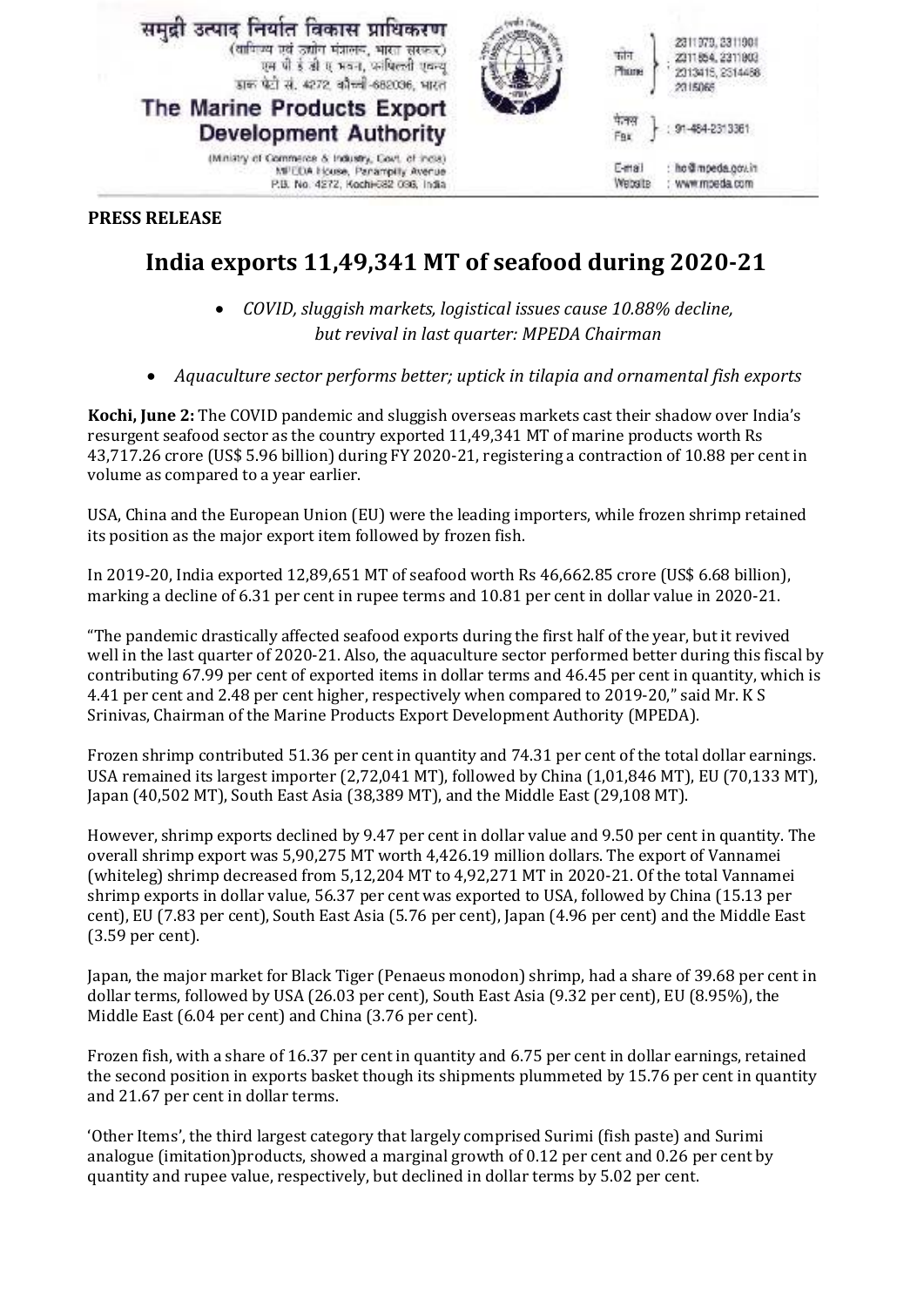| (वाणिज्य एवं उद्योग मंत्रालय, भारत सरकार)<br>एम पी है जी ए भवन, फांपिल्ली एकन्यु<br>डाक फेटी सं. 4272. कौच्ची-682036, भारत<br>The Marine Products Export<br><b>Development Authority</b> | फान<br>Phone<br>Fax | 2311979.2311901<br>2311854, 2311903<br>2013415, 2514488<br>2315065<br>91-484-2313361 |  |
|------------------------------------------------------------------------------------------------------------------------------------------------------------------------------------------|---------------------|--------------------------------------------------------------------------------------|--|
| (Ministry of Commerce & Industry, Covt. of incis).<br>MFTDA House, Panampilly Avenue<br>P.B. No. 4272, Kochi-682 036, India                                                              | E-mail<br>Website   | he dimpeda.gov.in<br>www.mpeda.com                                                   |  |

Frozen squid and frozen cuttlefish exports declined in volume by 30.19 per cent and 16.38 per cent, respectively. However, dried items showed an increase of 1.47 per cent and 17 per cent in quantity and rupee value, respectively.

Shipments of chilled items and live items, which were negatively affected due to the reduced air cargo connectivity in the pandemic situation, fell by 16.89 per cent and 39.91 per cent in volume, respectively.

Capture fisheries contribution reduced from 56.03 per cent to 53.55 per cent in quantity and from 36.42 per cent to 32.01 per cent in dollar value. However, tilapia and ornamental fish performed well with 55.83 per cent and 66.55 per cent increase in quantity and an uptick of 38.07 per cent and 14.63 per cent in dollar earnings, respectively. Tuna showed 14.6 per cent increase in quantity, but its dollar earnings downed by 7.39 per cent. Crab and scampi exports reduced both in quantity and value.

USA, with imports of 2,91,948 MT, continued to be the major importer of Indian seafood with a share of 41.15 per cent in dollar terms. Exports to that country grew by 0.48 % in rupee value but declined by 4.34 per cent and 4.35 per cent in quantity and dollar terms, respectively. Frozen shrimp remained the principal item exported to USA while exports of Vannamei shrimp showed an uptick of 6.75 per cent in quantity. However, its import of Black Tiger shrimps decreased by 70.96 per cent and 65.24 per cent in quantity and dollar terms, respectively.

China, with an import of 2,18,343 MT of seafood worth 939.17 million dollars, remained the second largest market with a share of 15.77 per cent in dollar earnings and 19 per cent in quantity terms. However, exports to this country declined by 33.73 per cent and 31.68 per cent in quantity and dollar terms, respectively. Frozen shrimp was the major item of exports to China, accounting for a share of 46.64 per cent in quantity and 61.87 per cent in dollar earnings.

EU, the third largest destination with a share of 13.80 per cent in dollar value, imported frozen shrimp as the major item. However, export of frozen shrimp to EU countries decreased by 5.27 per cent and 6.48 per cent in quantity and dollar value, respectively.

Exports to South East Asia had a share of 11.17 per cent in dollar value. However, it declined by 2.56 per cent in quantity and 5.73 per cent in dollar earnings. Shipments to Japan, the fifth largest importer with a share of 6.92 per cent in dollar terms, grew by 10.52 per cent in quantity but declined by 2.42 per cent in dollar value.

The Middle East, the sixth largest destination with a share of 4.22 per cent in dollar value, declined by 15.30 per cent and 15.51 per cent in quantity and dollar terms, respectively. Frozen shrimp was the major item of exports, having a share of 72.23 per cent in dollar terms.

Mr. Srinivas said besides the pandemic impact, several other factors negatively impacted seafood exports during 2020-21. On the production side, there were reduced fish landings due to less number of fishing days, slow logistic movements and market uncertainties. Scarcity of workers in fishing and processing plants, paucity of containers at seaports, increased air freight charges and limited flight availability affected exports, especially of high-value chilled and live products.

The situation in overseas market was another dampener. In China, container shortage, increased freight charges, and COVID testing on seafood consignments caused market uncertainties. In USA, scarcity of containers made it difficult for exporters to execute orders in time. Closure of